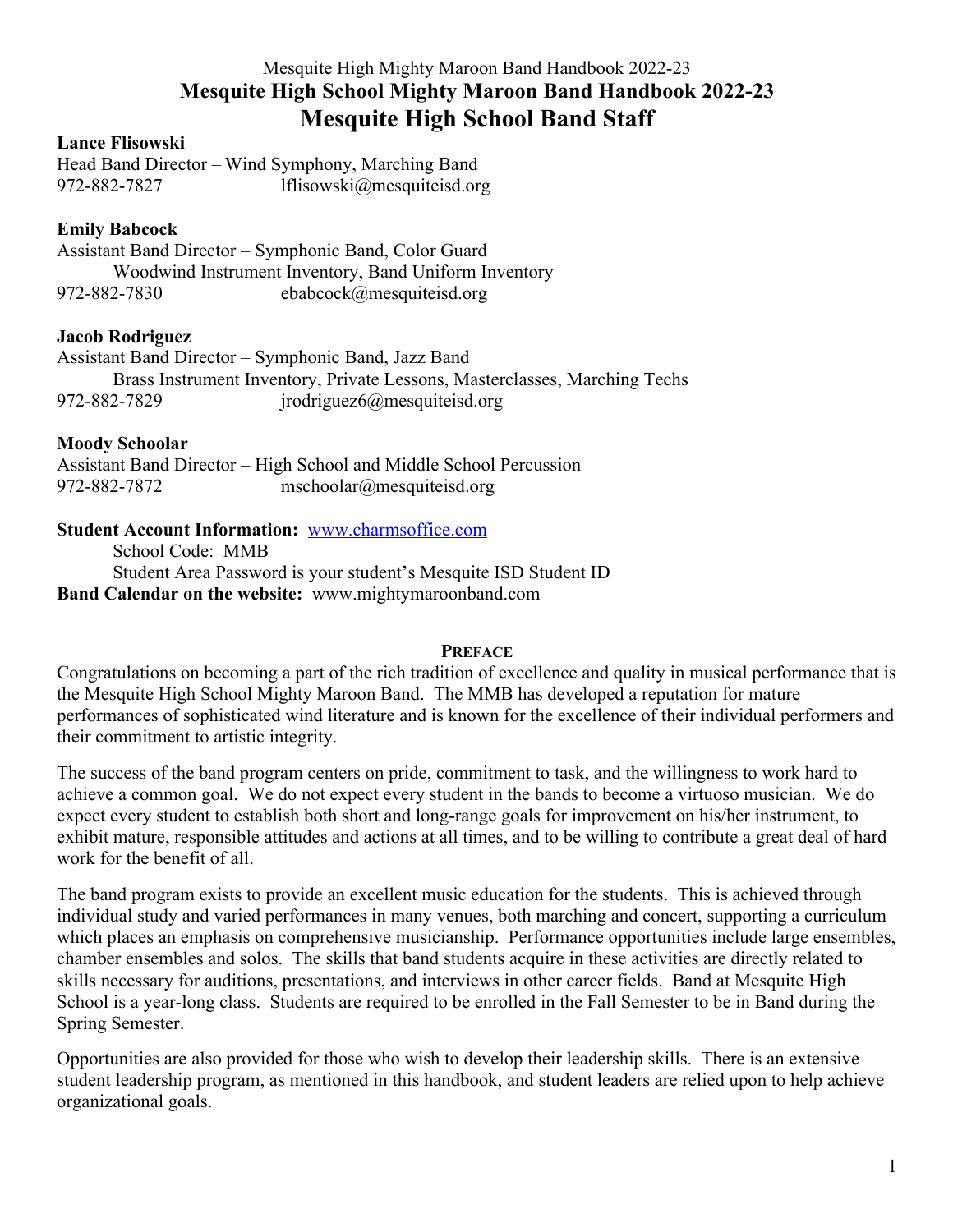Social skills are also developed. Participation in band enables the students to form close friendships within the school through their collaborative efforts and the opportunity to work with their peers as part of a team. As a member of the MMB, students make long-lasting friendships and develop a sense of comradeship that is unique to our organization. Organizational goals are clearly established, and the students depend heavily on each other to achieve them. As a result, the concepts of responsibility, teamwork and good citizenship will develop as each student experiences the world of music.

The goal of the program is to produce graduates who are knowledgeable about music, can perform successfully with confidence, can operate within a structured framework, and can work to develop the skills necessary to continually become a better life-long musician. In addition, the program strives to produce informed adults of high integrity who understand and appreciate music and musicians, and who will foster the continuing development of artistic endeavors in their community.

The Mighty Maroon Band alumni are highly recruited by colleges and universities and have attended many of the most prestigious professional schools in the country. Several are currently pursuing careers as professional musicians and music educators. Many others have attended top universities in the country studying for careers in other areas while incorporating the disciplines they developed in their music study at Mesquite High School.

Every year is a new challenge – new combinations of personalities and talent, new audiences, new music, new drills, new members, and new leadership from section leaders and band officers. By accepting membership in the Mighty Maroon Band, students agree to perform to the best of their abilities and work together with the band staff to make this year's band the finest musical organization that our combined efforts can produce.

This handbook is designed to convey the guidelines and operating procedures of the MMB. Its purpose is to help answer student/parent questions and be a helpful guide for defining the procedures of the organization. If you need further information, please call and we will assist in every possible way.

# **Policies and Procedures**

# **I. Excused Absences**

The following situations constitute an excused absence.

- 1.) Illness Requires a written note or e-mail from parent.
- 2.) Death in the family Requires a written note or e-mail from parent.
- 3.) Extreme family emergency Requires a note/e-mail or phone call from parent.
- 4.) Doctor appointment (emergency) Requires a note/e-mail or phone call from parent. Please schedule all doctors' appointments around rehearsals and concerts. Consult the band calendar.
- 5.) All other circumstances considered to be extenuating according to the Mesquite I.S.D. attendance policy.

# **\*\*\*\* All absences require a written note or e-mail \*\*\*\***

# **II. Unexcused Absences**

Most other absences are unexcused at the discretion of the director. The following actions will be taken for unexcused absences.

- 1.) In marching season, content and valuable instruction time will be lost and cannot be recovered. As a result, a substantial number of points will be deducted from the student's grade. Continued unexcused absences could result in removal from the marching formation.
- 2.) In concert season, the same policies will apply as mentioned above. Repeated absences could result in being moved to last chair, and/or being moved down a band.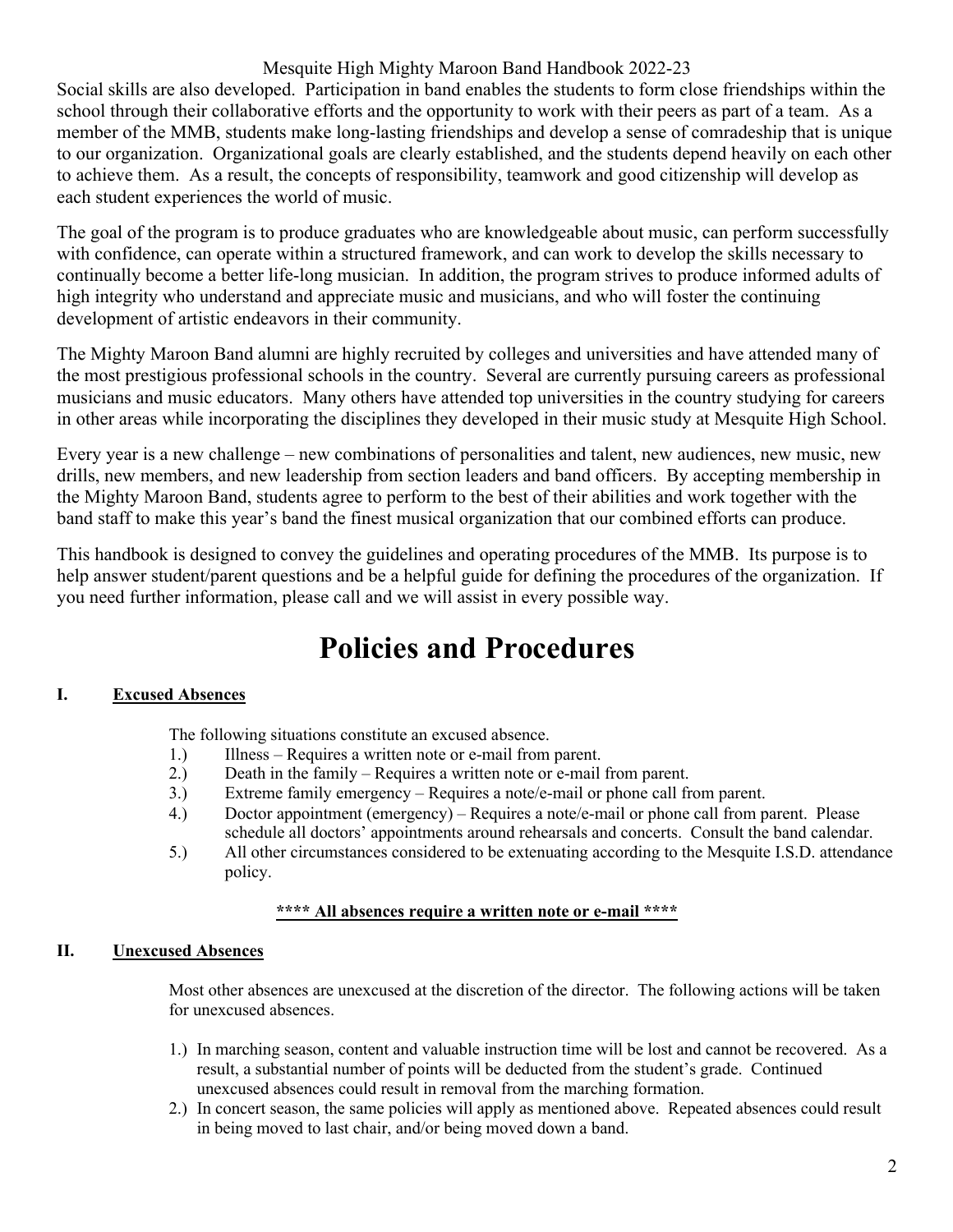- 3.) Repeated unexcused absences in either marching or concert season will result in a parent conference.
- 4.) Repeated unexcused absences could result in removal from band.

#### **\*\*\*\*All rehearsals will start and end on time.**

# **We are limited to eight hours of rehearsal a week outside the school day. We respect your time, respect ours. \*\*\*\***

# **III. Tardies**

Members should arrive no later than ten (10) minutes *prior* to the designated time for before and after school rehearsals. Get there in time to get your instrument and all materials and get to your seat, ready to play at the appointed time. Keep the following items in mind concerning tardies:

- 1.) Anyone who arrives later than the scheduled time and is not in their assigned place is tardy.
- 2.) Anyone arriving more than fifteen (15) late results in loss of valuable instruction time and the academic grade will be affected accordingly. In addition, arriving late creates a class disruption and could result in the lowering of the citizenship grade.

#### **IV. Extra rehearsals and Sectionals**

In addition to regular rehearsals during school time, each member is required to attend additional rehearsals each week. These are required rehearsals and the same absentee rules apply to them as apply to our regular rehearsals. The day and time of sectionals are varied according to which section the student is in.

# **V. Performances**

All band members are required to participate in **ALL** performances. Please keep track of the performance calendar that is passed out at the beginning of summer band for all football games, marching competitions, concerts and festivals. This does include the **Rodeo Parade** and **Graduation.** Missing a performance could result in a failing grade for the six weeks and may possibly jeopardize the member's chance for going to contests and trips with the band.

# **VI. Grades**

Students will be expected to meet the responsibilities for each band class as listed in this handbook.

Since band is an academic music class with some extra-curricular activities attached, the band student's grade will reflect achievement in both curricular and extra-curricular areas.

Grading will be assessed based upon the following:

#### **Participation**

-The student will receive a grade for each before/after school sectional and rehearsal during a grading period.

-The student will be on time.

- -The student will be on task and focused during all rehearsals.
- -The student will have instrument, music, pencil, and supplies.
- -The student will be prepared to play his/her part successfully.
- -The student will mark music and take notes as needed.

# **Skills**

-The student will be expected to improve individual music skills.

- -The student's individual skill development will be evaluated through recorded and live individual music tests, scale tests, and written tests.
- -The student will be evaluated on improvement of ensemble skills during daily rehearsals.

#### **Fundamentals**

-The student will be expected to improve his/her performance fundamentals.

-The student will be evaluated for improvement of his/her music fundamentals through

daily observation during the "basics" part of each rehearsal and during sectionals.

-The student will be expected to demonstrate correct posture, hand position, embouchure, air production, and articulation as monitored during rehearsals.

-The student will be expected to develop a historical knowledge of the literature relative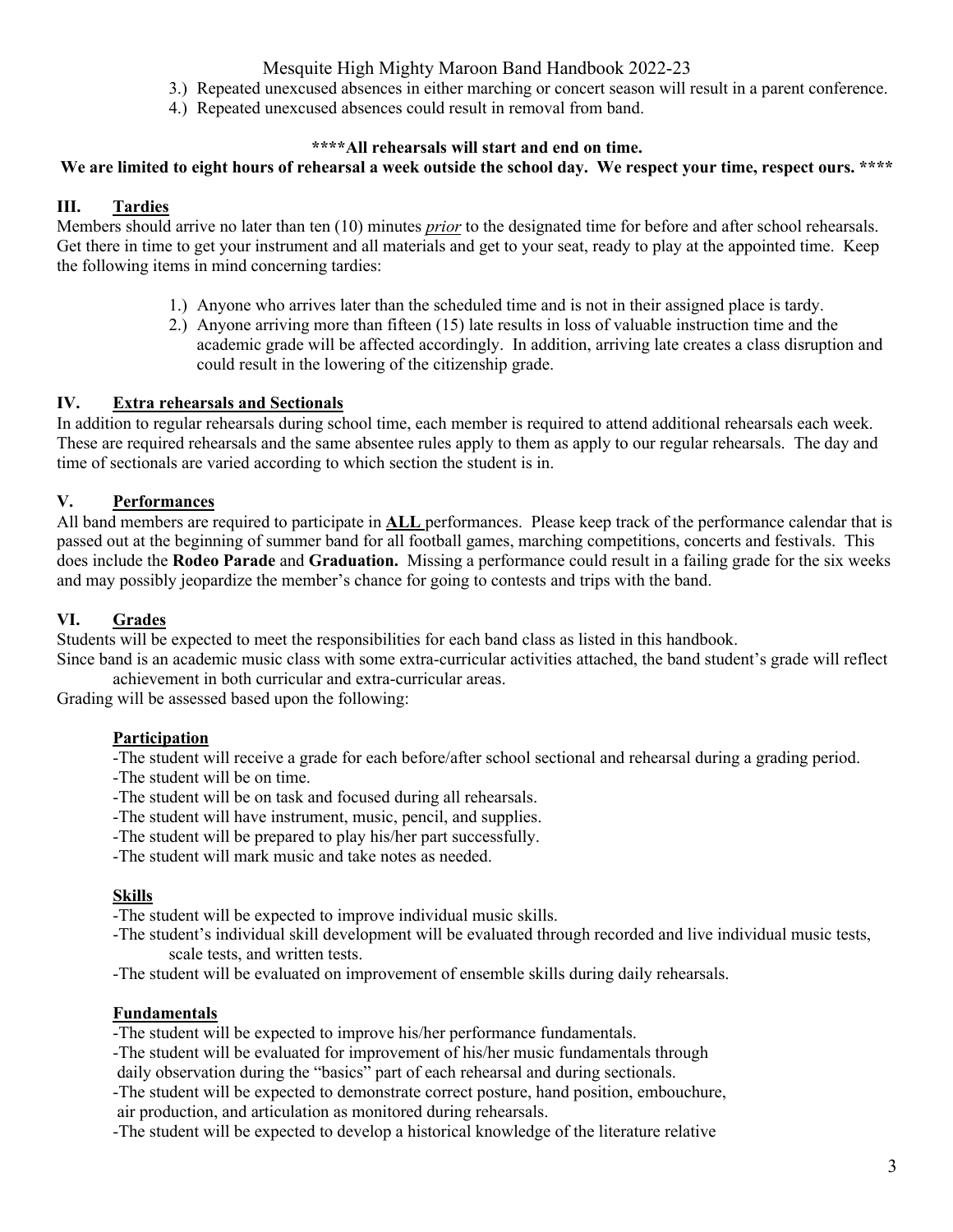to their respective instrument.

#### **Performance**

-The student will receive a grade for each performance during a grading period.

- -The number of performances will be determined by the performance calendar.
- -Performances will be counted as major exams.
- -The performance grade will also be based upon formal classroom performances determined by the director such as individual performances over band literature.

#### **Additional Criteria Affecting Grades**

#### -Excused Absences

In accordance with MISD policy, all excused absences will be honored with no grade penalty. These will include:

Medical emergency or illness, Death in the family, Religious holiday, Family emergency

Circumstances may justify an excused absence for reasons other than those listed above. Please refer to *Mesquite High School Student Code of Conduct* for a complete list of extenuating circumstances and non-extenuating circumstances. If an excused absence is anticipated, a written notification should be submitted to the Band Director at least two days in advance when possible.

#### -Tardiness

Each tardy to a before/after school sectional or rehearsal will lower the students daily grade.

# **VII. Band Placement**

Placement in the Wind Symphony, Symphonic Band or Concert Band will be determined by a number of criteria. Some of these are: Playing audition, sight-reading, participation in Region Band/Solo & Ensemble, conduct, attitude, dependability, eligibility, attendance for rehearsals and performances, the students' demonstrated ability to perform the level of the music for the band in which they are placed, class schedule conflicts, and the needs of the band program. The playing audition will be held in May for the following school year. Students band placement for the second semester may change based upon the level of all items listed above during the first semester.

# **VIII. Concurrent Enrollment**

As per M.I.S.D. practice, enrollment in both Band (A-Day) and Instrumental Ensemble (B-Day) classes is mandatory for all band students. Exemptions will be done on a case-by-case basis for true conflicts in the master schedule that can be solved in no other way and for seniors that need another course to graduate that cannot fit into their class schedule. Conflicts that can be resolved by moving a class to a later year will be taken care of in that fashion. *No student shall be placed in the Wind Symphony (Varsity band) if the cannot be enrolled in both A-Day and B-Day band classes.*

# **IX. MMB Marching Band Assignment of Roles**

The Mighty Maroon Band is the largest positive image-projecting organization on campus. The group appears in halftime performances during varsity football games and represents Mesquite High School in public community events as well as the competitive marching band arena. Each year from January through July, much thought and effort is put into the numerous factors that determine the number of 'positions' that should be charted in the competition show, or Field Production, for that season. These decisions must be made well in advance because of the time involved in the construction and design of the program each year. These estimations define how the music is arranged and determine the number of drill positions that are plotted. It is the responsibility of the directors to ensure that the students in the marching band are set up for success, including the job of fielding a complete ensemble. The directors carefully consider the following several factors when determining these numbers and making marching assignments for each individual student:

- 1. Current and prospective enrollment in the band program
- 2. Student's demonstrated behaviors and attitudes
- 3. Eligibility history of each student
- 4. Attendance during the previous school year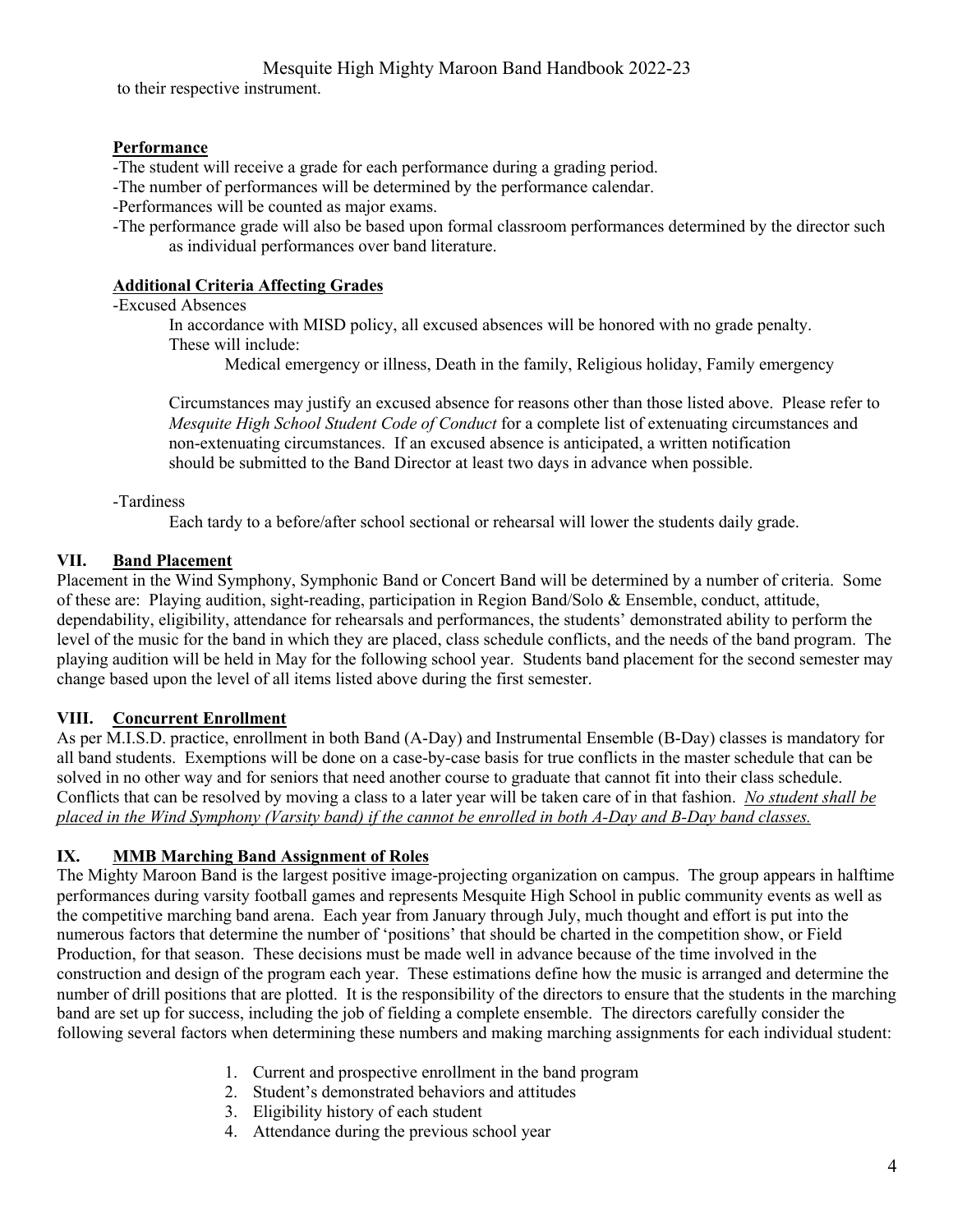- 5. Basic skills and physical conditioning that allow the student to march and play without threat of injury to him/herself or others
- 6. Completion of playing and marching pass-offs
- 7. Attendance at New Member Marching Rehearsals in May (new members only)
- 8. Level of Performance at Marching Auditions in May/June (Required of all new and returning students)
- 9. Attendance at Summer Band Camp

Based on these factors, students are preliminarily assigned to one of three categories:

# **A) Principal Performer B) Secondary Performer C) Stage Crew**

This delineation determines the INITIAL type of role that the student will have during the competition show. All other aspects of membership are identical:

# INSTRUCTIONAL AND PERFORMANCE PRIVILEGES FOR ALL MEMBERS

(Applies to Principal Performers, Secondary Performers, Stage Crew)

- -Rehearse as a unit during all band classes
- -Rehearse as a unit during marching fundamentals
- -Rehearse as a unit during music ensemble rehearsals
- -Perform as a unit at all pep rallies

-Perform as a unit at all parades

-Perform as a unit during football games in the stands

-Perform assigned roles during the Field Production Performances (football games and marching contest)

# PERFORMANCE DIFFERENCES

- 1. Principal Performers march and play during the competition show during halftime and for band contests throughout the season.
- 2. Secondary Performers march and play during the competition show during halftime for the first one to four football games. At that time, they are assigned to a Principal Performer position if one is open due to injury, academic eligibility, or other issues OR they are assigned to a Stage Crew Role (props, electronics, equipment, etc.) for the remainder of the competitive marching season.
- 3. Stage Crew: provide assistance with set-up, rehearsal, performances, and tear-down of props, electronics, and all other equipment.

#### ATTENDANCE CONSIDERATIONS

A Principal Performer may forfeit his or her role if they miss a performance of any kind. In addition, a loss of position may result from unexcused absences, extended absences (even if excused), tardiness or early departure from rehearsals.

# **X. Conduct**

The conduct of each band member should be above reproach. By the time a student is in high school, he/she should know how to show appropriate behavior. The high standards set by the MMB will be strictly enforced. Poor behavior is a sign of lack of pride and lack of concern for the band. If a student's conduct grade falls below a "C" in band or any other class, he/she could be removed from their current band assignment. During marching season, the student could be removed from the band formation. Members who continually display inappropriate conduct or violate the policies of the school could be removed from the band program.

Students enrolled in the band program are expected to display exemplary behavior at all times. At every performance as a band member, you represent your family, the Mighty Maroon Band, Mesquite High School, Mesquite ISD, and the city of Mesquite, Texas. Make sure that your actions prove that the Mighty Maroon Band is a class act in every way. Band students are welcome in the band hall before and after school. However, do not disturb if there is a rehearsal or sectional in progress. Show every courtesy to the director and students involved.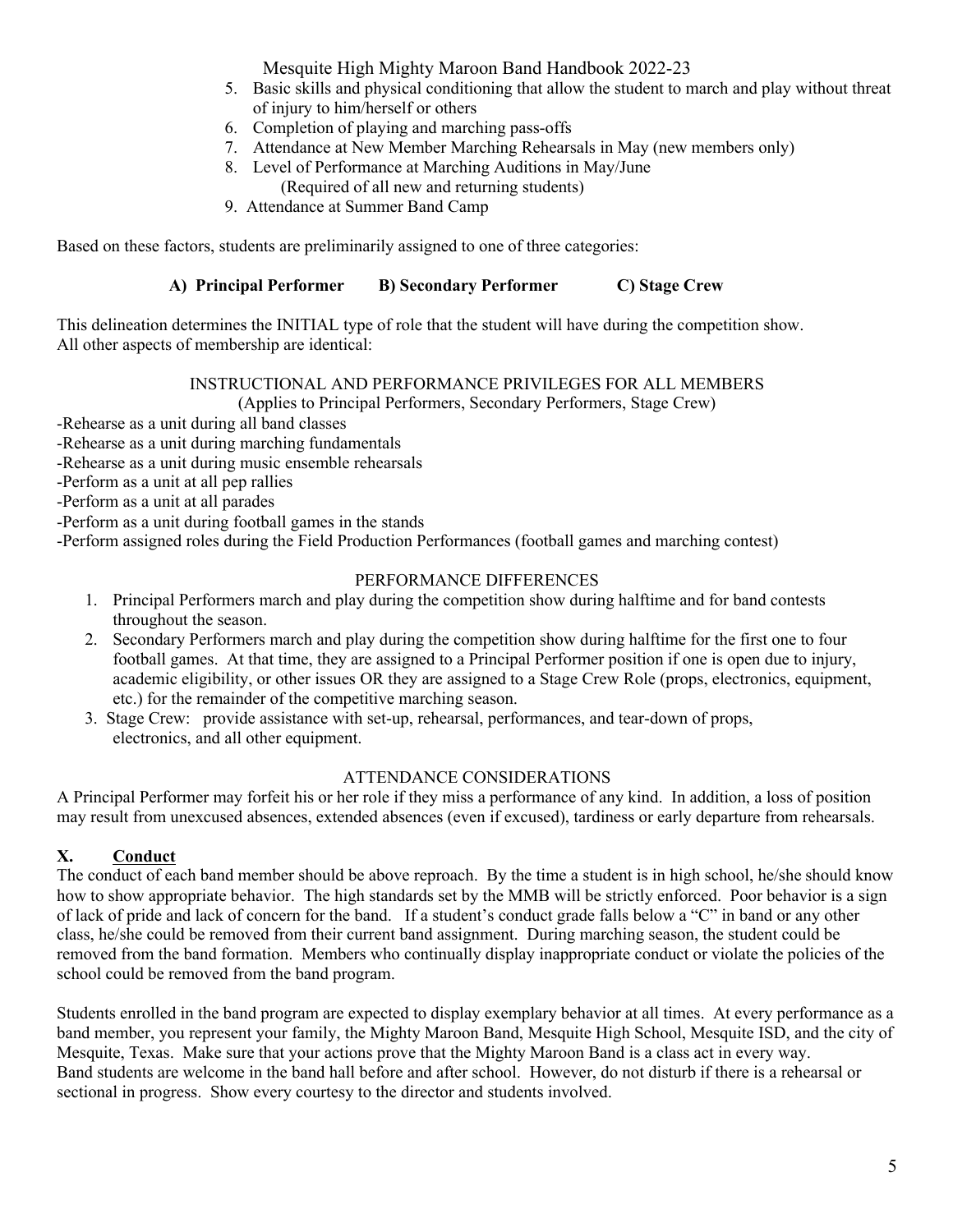Hazing within the band program is not tolerated, and students are expected to follow Mesquite High School Student Code of Conduct.

Students are allowed to use the copy machine only with the permission of a director.

The following requirements will make our rehearsals more productive and will contribute to a positive learning environment:

#### Ø **Mighty Maroon Band Rehearsal Guidelines**

- $\Box$  Be seated with instrument, music, pencil, and supplies when the tardy bell rings.
- Show good rehearsal etiquette by being a good team player study your part quietly while the director works with another section. Remain on task at all times; do not talk or interrupt the focus of a rehearsal.
- □ Maintain proper posture at all times, which is important for all players.
- $\Box$  Be intent on improving your performance skills.
- $\Box$  Raise your hand and ask questions if you need more individual help.
- $\Box$  Leave your cases in your locker during rehearsal and your backpacks at the side of the room.
- □ Do not leave purses or other valuables unattended in the band hall.
- $\Box$  Students are solely responsible for the care and maintenance of their assigned equipment and personal items.
- □ No food, gum, or drink is allowed in the band hall. We all take pride in keeping our band hall clean and organized.
- all instruments remain in cases with latches closed inside a locker when not in use. The locker should be locked. You are responsible for all personal items and school owned equipment checked out to you.
- q Lockers shall remain clean. Items other than instruments and music should not be kept in lockers.
- $\Box$  Please use a lock on your locker. You are responsible for all items in your locker.
- □ No food or drinks (including bottled water) should be left in lockers.
- q Disorderly behavior or abusive language will not be tolerated. MISD Code of Conduct will be enforced.
- $\Box$  Practice rooms are for the convenience of our private lesson staff and for those who use them for instrument practice. They are not to be used for any other purpose.
- $\Box$  Please be considerate of directors' requests for assistance and/or performance of tasks around the band hall. All students will adhere to *Mesquite High School Student Code of Conduct*.

# **XI. Eligibility**

According to the Texas Education Agency/ University Interscholastic League Side by Side Rules, it is stated that a student in an extracurricular activity who fails any non-exempt class for a six weeks grading period will be ineligible to compete or perform with that group for a minimum of the next three weeks. At the end of the three-week period, a student may become eligible again if he/she is passing all non-exempt classes at that time. If they are not passing all classes at that grade check they remain ineligible for the remainder of the grading period. Because of this law, any student showing an inability to consistently be eligible could be removed from the Wind Symphony or Symphonic Band and be placed in a lower band, or be removed from the band program.

- o A student who receives, at the end of any grading period a grade below 70 in any academic class (other than an identified advanced class) or a student with disabilities who fails to meet the standards in the Individual Education Plan (IEP) may not participate in extra-curricular activities for at least three school weeks. *This is Texas State Law*.
- o An ineligible student is still allowed and expected to practice/rehearse.
- o The student regains eligibility when the principal and teachers determine that he/she has: (1) earned a passing grade (70 or above) in all academic classes, other than those that are advanced, and (2) completed the three school weeks of ineligibility.
- o Example: School week ends on Friday Students who are losing eligibility have a seven calendar day grace period, and students who are regaining eligibility have a seven calendar day waiting period. Eligibility is lost or regained the following Friday at the time the regular school day ends or would end if that day is a holiday.
- o The Mighty Maroon Band staff will enforce all eligibility rules and regulations. Students who are ineligible will continue to rehearse during their band class and at all scheduled extra-curricular rehearsals to earn their band grade. Ineligible students may not travel with the band or participate in extracurricular performances.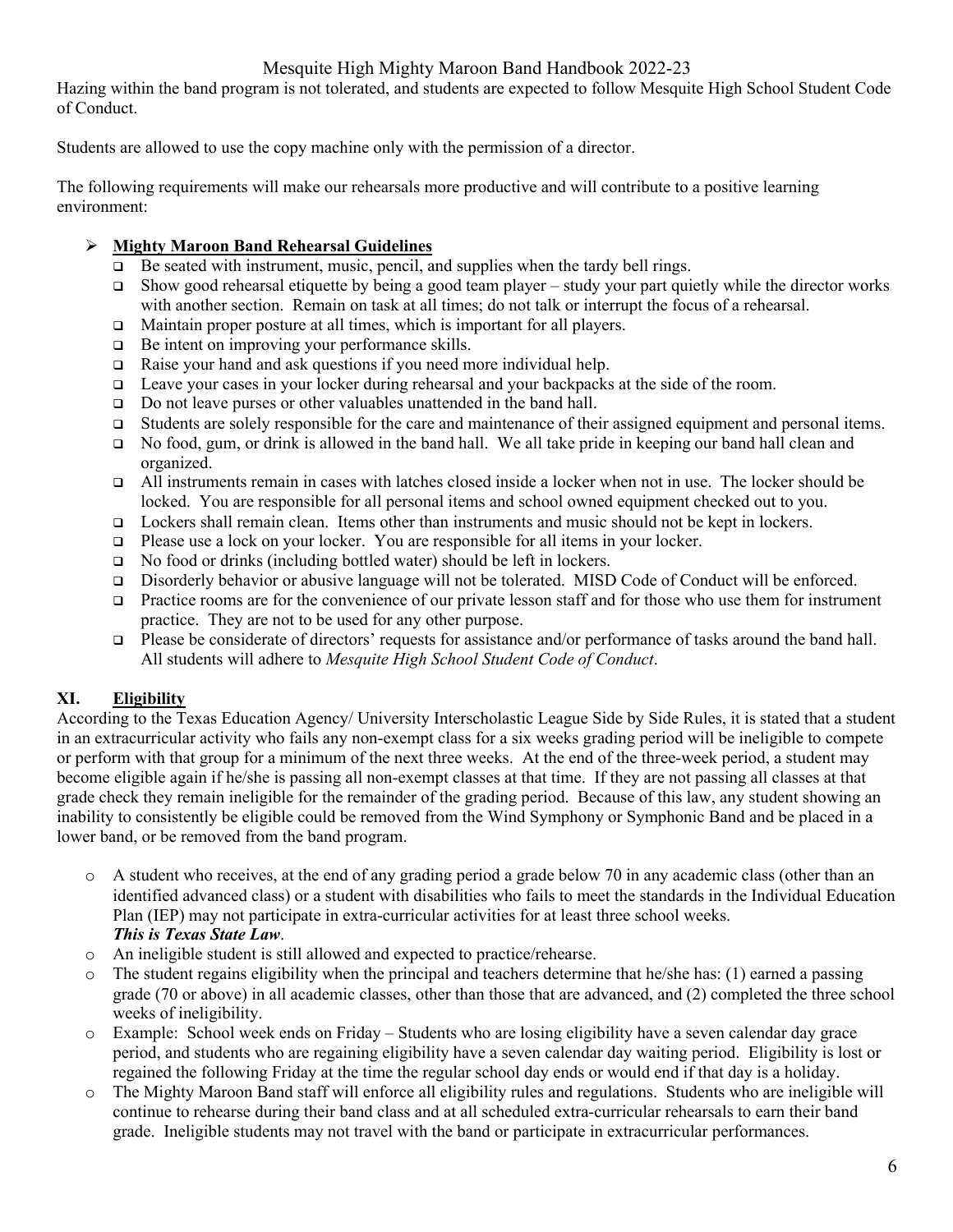# **XII. Student Leaders**

At the conclusion of every school year the MMB has auditions for the selection of drum majors, section leaders and other band leadership positions. The job that is done by these students is very important to the success of the band. Responsibilities include any duty that the band directors see fit. In addition, the leadership team is required to work (all day if needed) at all events hosted by MISD (Marching Contests) and the MMB (UIL Solo/Ensemble Contest). Any Leadership Team member not fulfilling duties set forth by the band directors can be dismissed from the Leadership Team. It is not possible to select all who wish to serve, therefore, auditions will be based on the following factors.

# **Drum Majors**

*It is the director's prerogative to choose drum majors for the band as a coach would choose a quarterback. Tryouts are held as a courtesy to the students.* 

# **A. Requirements:**

You must meet the following requirements to audition for Drum Major:

- i. You must have at least one year of experience in the MMB.
- ii. You must be able to attend Drum Major Camp
- iii. You must be able to attend MMB Leadership Team Camp.
- iv. You must be able to attend all of Summer Band Camp.
- v. You must have a history of dependability, responsibility, eligibility and shown leadership skills in the MMB.
- vi. Your past academic eligibility for UIL events will be considered when selecting leadership positions.
- vii. If you receive a Class II disciplinary offense or higher, as per the Student Code of Conduct for MISD, you **are not** eligible to audition for a leadership position.

#### **B. Audition:**

- i. You must attend the clinic to learn the basics of conducting and vocal commands.
- ii. Your audition will be judged on the following:
	- 1. Basic conducting patterns (4/4, 3/4, 2/4)
	- 2. Giving cues in each pattern
	- 3. Basic cut offs
	- 4. Conduct music selected by the Directors
	- 5. Everyone will go through a very detailed interview. Be prepared to answer openly and honestly.

# **Section Leaders**

*It is the director's prerogative to choose section leaders for the band as a coach would choose running backs, receivers, etc. Interviews are held as a courtesy to the students.* 

# **A. Requirements:**

- You must meet the following requirements to apply for Section Leader:
	- i. You must have at least one year of experience in the MMB.
	- ii. You must be able to attend MMB Leadership Team Camp.
	- iii. You must be able to attend all of Summer Band Camp.
	- iv. You must have a history of dependability, responsibility, eligibility and shown leadership skills in the MMB.
	- v. Your past academic eligibility for UIL events will be considered when selecting leadership positions
	- vi. If you receive a Class II disciplinary offense or higher, as per the Student Code of Conduct for MISD, you **are not** eligible to audition for a leadership position.

# **B. Interview:**

- i. You must complete the Section Leader Application Letter
- ii. You must complete a Student Leader Interview with the Directors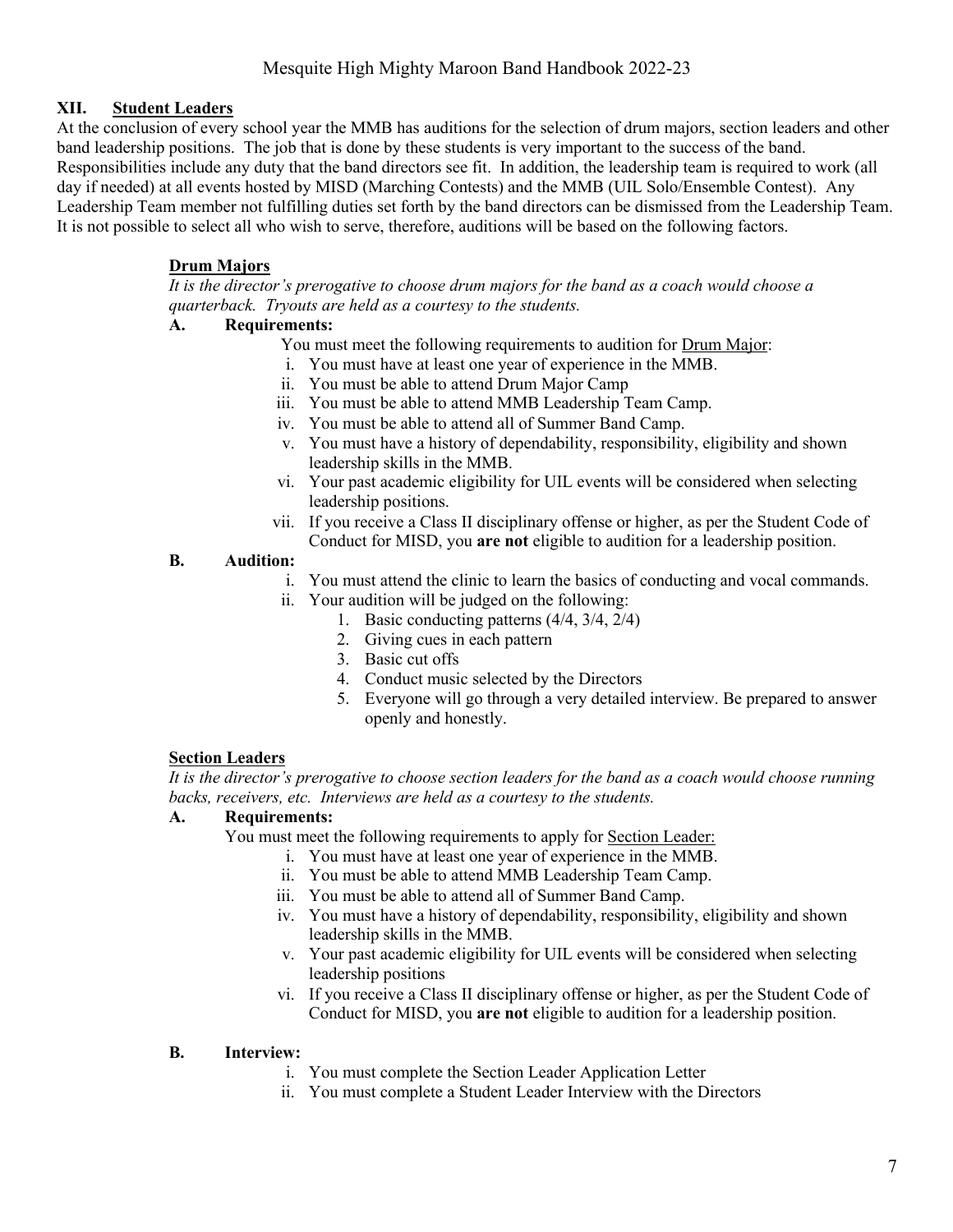# **XIII. Uniforms and Concert Black**

#### **Marching Band -** *Each student is responsible for replacing any uniform part that is damaged or lost.*

All students are responsible for following the proper procedures for checking in and out uniforms. Band uniforms (pant, coat, hat, plume) for marching season are provided by the MISD. Band students will be charged a uniform replacement fee for any damage caused due to negligence. Students are expected to take great care with all uniform parts. All students are required to purchase band shoes (we do this in summer band from one specific company), long black socks, band polo shirt, band performance shirt and for wind players performance gloves. You the marching uniform will be checked out to you towards the beginning of marching season. You are responsible for its whereabouts and safety at all times. Do not switch uniform parts with other students without approval from a band director. The uniform must be hung up properly and stored in a dry location when not being worn. Uniforms will be checked in at the end of marching season. You will be responsible for having the uniform professionally dry-cleaned whenever it needs to be cleaned. Professional drycleaning will be required at the end of marching season check-in. The uniforms may not be laundered. The marching jacket and marching pants must be dry-cleaned. Do not have the gauntlets dry-cleaned. Do not have the hat dry-cleaned. Only give the dry-cleaner the marching jacket and marching pants. Do not give the dry cleaner the hanger or the uniform bag.

**Concert Black Attire:** We will wear "Concert Black" for all concert band performances. Students are responsible for providing their own attire:

- Ladies: Black shirt and black dress slacks OR a black dress that must reach at least to the knee The shirt/dress MUST cover your shoulders (spaghetti straps do not count) Black, closed-toe dress shoes The clothes should NOT be tight/form fitting  $-$  this is inappropriate for a concert performance
- Gentlemen: Black long sleeved dress shirt and black dress slacks Black Socks Black dress shoes Black belt

#### **Anyone wearing an outfit that does not meet the Concert Black specifications or is deemed inappropriate by any Director will be sent home and receive a Zero for the Major Performance Grade if they are unable to be dressed appropriately in time for the performance.**

# **XIV. Inspections**

During marching season inspections will be held for each football game and contest performance. The purpose of inspections is to make sure band members have everything necessary to be successful at those performances. Any student who fails inspection will have their performance grade lowered and may be barred from performance at that event. Inspection materials lists will distributed/posted prior to performances.

# **XV. School Instruments**

The school owns the most expensive instruments required for performances expected at the high school level. The instruments will be provided for the student's use without charge. If an instance arises where there are more students than there are instruments available, then the director will decide which students will receive their own instruments and which students will share instruments. This decision will be based on displayed abilities and attitudes, not on seniority. The student who uses a school owned instrument is expected to properly care and maintain his/her instrument. This includes oiling, greasing, and/or washing the instrument according to the proper care instructions for each instrument. The expense of routine repairs and overhauls of school instruments will be paid for by the school. The student is expected to immediately report a problem with an instrument to the band director. *If it is apparent that the damage to an instrument is a result of carelessness or a lack of proper maintenance, then the student will be responsible for the repairs.* The director will make the decision after the examination of the instrument and/or with the advice of a professional repairman.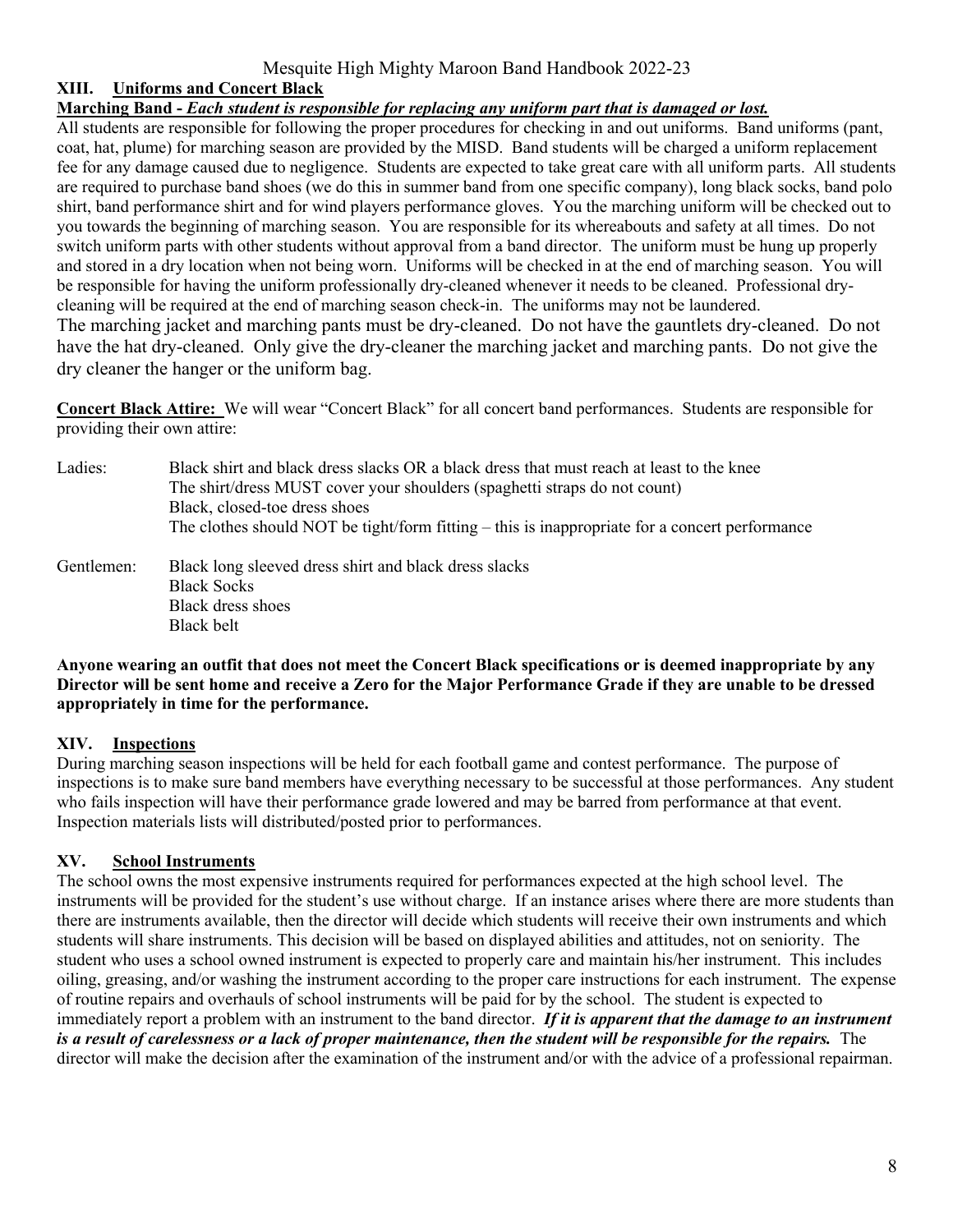# **XVI. Personal Property**

Although precautions are taken, the school cannot guarantee the safety of any personal property, such as clothing, books, phones, cameras, purses, money, watches, etc. left in the band hall. The student is advised not to leave any personal property in the band hall unless he/she is actually in that class. The band hall will be locked during all outside rehearsals. Marching clothes left in the band hall during marching season will be donated to charity after a period of one week. The school is not liable for the repair costs of any private instruments.

# **XVII. Lockers**

All band students will be assigned a locker for the purpose of storing their instrument and music in the band hall. You may not share lockers. Any students caught sharing a locker will be subject to disciplinary action. You will be assigned a school owned combination lock for your locker and you are required to have your locker locked at all times that your instrument is stored in it. During marching season, you may store your water jug and marching shoes in your locker IF there is available space. At the conclusion of marching seasons those items must be removed. Lockers are subject to inspection by directors at any time. Any unapproved items found in your locker will be immediately removed. Any items against school district policy will be turned over to the appropriate grade level principal. Students may not write on the walls/doors of their lockers. Any student found violating this policy will be reported to their grade level principal for the destruction of MISD property and will be subject to MISD disciplinary action. When using your instrument during rehearsals/performances, you are required to place your instrument case back in the locker. Do not leave your instrument case on the floor of the locker room or on top of the lockers. Whenever you are not using your instrument it should be properly stored in your locker. Any instrument left on the locker room floor or band hall floor will be confiscated by the band directors and will require a meeting with the student and a parent to discuss instrument care before the student may receive the instrument.

# **XVIII. Private Lessons**

Private lessons are highly recommended for all students. Nothing can substitute for the knowledge and expertise gained from studying one on one with an expert on your particular instrument. The more students that are involved with private lessons the greater success our band will have throughout the year. We have a great private lesson staff available and have scholarships available to help pay the cost. We encourage you to take advantage of this opportunity. If you are interested, please see Mr. Locke.

# **XIX. Fees**

There is no cost for participating in band at MHS, however monies will be collected every fall for materials such as: Band shirts, marching shoes, marching gloves, uniform cleaning, meals for students during travel, etc. All money will be collected by MHS Band Directors. Checks must be made to Mesquite High School or to MHS.

# **XX. Charms**

MISD uses Charms Office to track band student information. You have access to this system by visiting online www.charmsoffice.com. The school code is MMB. To view your personal student information, you must have your MISD Student ID number. Charms contains information such as student and parent contact information (which you are responsible for keeping updated), instruments assigned to students, lockers assigned to students, Band Fees owed and Band Fees collected, spring trip accounts, etc.

All band forms and the band calendar are posted on Charms. You are responsible for all information posted on the website.

# **XXI. Band Schedule**

Marching Band rehearsals are generally at the following times:

| High School Day: | $8:45$ AM $-$ 4:00 PM                     |                                                |
|------------------|-------------------------------------------|------------------------------------------------|
| Marching Band:   | 4:30 PM $-6:30$ PM<br>$7:00 AM - 8:15 AM$ | Monday<br>Tuesday, Wednesday, Thursday, Friday |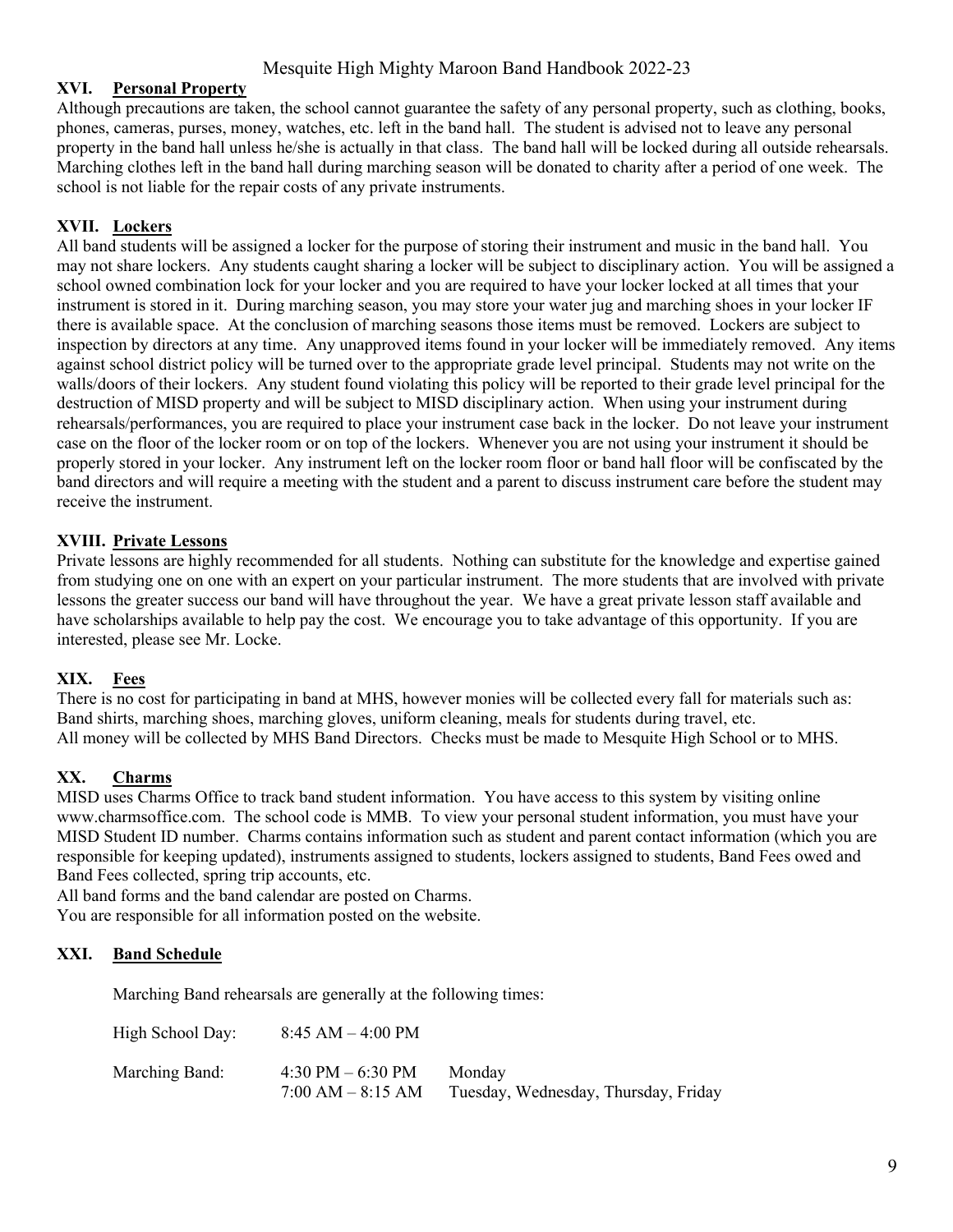Mesquite High Mighty Maroon Band Handbook 2022-23 Wind Symphony – Period 1A Wind Symphony Ensemble – Period 5B Symphonic Band – Period 2A Symphonic Band Ensemble – Period 6B Concert Band – Period 3A Concert Band Ensemble – Period 7B Color Guard – Period 5B

\*\*\* Sectionals and extra rehearsals can be scheduled at the discretion of the director. A copy of the official band calendar will be posted in the band hall and on the Google calendar at www.mightymaroonband.com.

# **XXII. Changing Rules**

This handbook normally serves as the official record of rules and requirements of the MMB. However, at times during the school year it may become necessary to develop new rules or amend old ones. When this need arises, the students will be notified in class and the new rules posted in the band hall. Once the rule is stated to the students, they are expected to be aware of the rule and comply with it.

# **XXIII. Forms Due**

All forms (Acknowledgement Page, Medical Form, UIL 8-Hour Rule Form, UIL PPE forms), must be completed, signed, and returned as soon as possible.

# **XXIV. Bands at Mesquite High School**

# Ø **Individual Band Responsibilities**

Students are placed by audition into one of the band classes at Mesquite High School: Wind Symphony, Symphonic Band, Concert Band, Percussion Class, and Color Guard Class. Our curriculum is designed to improve individual performing skills throughout the year. The responsibilities for students in each group are outlined below.

**Percussion:** during the 1<sup>st</sup> Semester all percussion will be enrolled in Wind Symphony for both A day and B day. During the 2<sup>nd</sup> Semester percussion students will be assigned to a band class in which they will be "double" blocked" for the 2<sup>nd</sup> semester.

# **WIND SYMPHONY (Varsity)** – Lance Flisowski, conductor

- Participation in marching band
- Performance of marching music from memory
- Preparation of All-Region music
- Audition for All-Region Band required
- Participation in UIL Solo/Ensemble contest (Solo required)
- Performance of concert music as assigned by the director
- Required Attendance at all section rehearsals and full band rehearsals as scheduled
- Required attendance at all performances
- Private Lessons are required

# **SYMPHONIC BAND (Non-Varsity)** – Emily Babcock, conductor

- Participation in marching band
- Performance of marching music from memory
- Preparation of All-Region music
- Audition for All-Region Band required
- Participation in UIL Solo/Ensemble contest (Students in private lessons required to perform a Solo, students not in lessons will perform an Ensemble)
- Performance of concert music as assigned by the director
- Required Attendance at all section rehearsals and full band rehearsals as scheduled
- Required attendance at all performances
- Private Lessons encouraged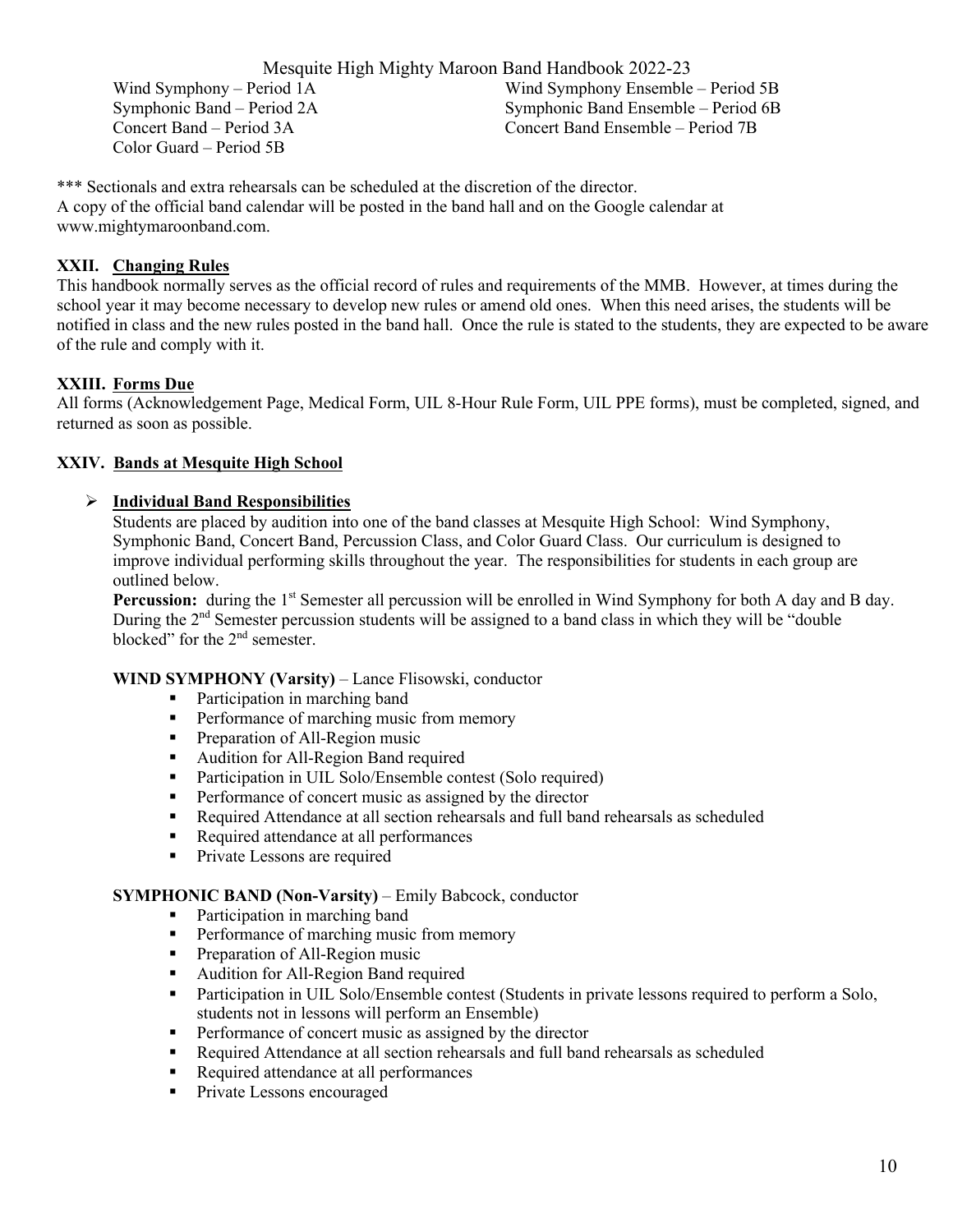# **CONCERT BAND (Sub-Non-Varsity)** – Jacob Rodriguez, conductor

- Participation in marching band
- Performance of marching music from memory
- **•** Preparation of excerpts of the All-Region music during the fall
- Encouraged to audition for All-Region Band
- Participation in UIL Solo/Ensemble contest (Ensemble required)
- Performance of concert music as assigned by the director
- Required Attendance at all section rehearsals and full band rehearsals as scheduled
- Required attendance at all performances
- Private Lessons recommended

#### **PERCUSSION** –Moody Schoolar, director

- Participation in marching band
- Performance of marching music from memory
- Development of individual and ensemble percussion skills
- Preparation of All-Region
- Audition for All-Region Band (required to be a member of Wind Symphony or Symphonic Band for Spring Semester)
- Participation in Wind Symphony, Symphonic Band, or Concert Band during the Spring Term
- Private Lessons are encouraged
- Participation in UIL Solo/Ensemble contest (all students in private lessons will perform a Solo, all students will perform an ensemble)

**COLORGUARD** – James Thomas, Director

- Development of individual basics including flag, rifle, and sabre skills
- Development of individual movement basics
- Development of ensemble skills including timing of flags and body movement
- Performance of marching contest routine from memory
- Participation in all marching band activities in the Fall Term
- The Fall Term class is open to students who do not perform on a band instrument as well as band students who want to have additional work in this area.
- Current woodwind, brass, and percussion students (at any level of the program) may be part of the color guard, however, they may not quit playing their instrument and solely participate in Guard.

# **XXV. MARCHING BAND**

# *Background Information*

The Mighty Maroon Band has enjoyed a high reputation for excellence in music performance, including marching band, for many years. The marching band is a highly visible aspect of the band program. The marching band provides performance opportunities for band students while integrating the band program into school and community activities.

# *Marching Band Participation*

As an integral part of the band program, the District's philosophy is that educationally, historically and musically, marching band is an essential ingredient in a well-rounded music education in band. The MISD believes that music students need to develop the ability to participate and perform in different ensemble experiences which, for band students, includes the marching band. As a result, marching band is required for all high school students who elect to take the academic band performance courses that included Wind Symphony, Wind Ensemble, Concert Band, and Percussion. Philosophy regarding all aspects of high school band stems from TEA/UIL guidelines which govern all Texas schools.

Exceptions to this requirement for marching band participation will be considered at the discretion of the Head Band Director. Any student granted an exception would not receive a physical education waiver.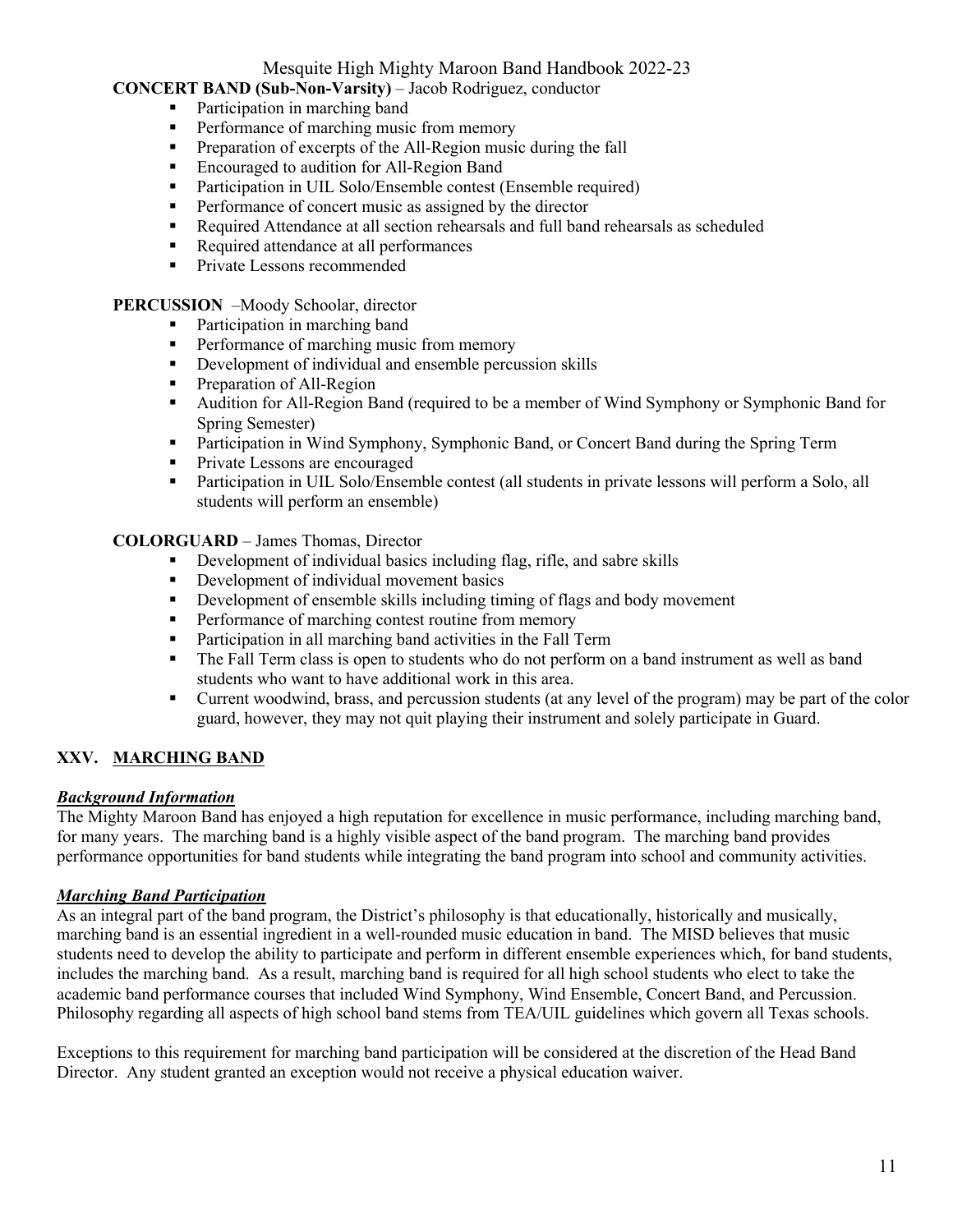#### *Physical Education Requirement*

As an artistic endeavor, each rehearsal and performance by the marching band is mentally and physically demanding. For the full marching band performance, students are always on task and must bring to the experience their best performance skills. As a result, each student in the marching band is eligible to receive a one-half physical education credit for each fall semester participation in marching band that counts towards graduation requirements. To receive the credit you must be in enrolled in PE Band. This is a class that is scheduled in "Zero Hour" before school begins. It is a separate course on your report card from you band classes.

#### *Marching Band an Integral Component of State Curriculum Requirements*

The music and performance skills and techniques, along with the associated academic skills in the band program, are derived from implementation of the expectations found in the Texas Essential Knowledge and Skills (TEKS). The curriculum specifically includes requirements such as demonstrating musical skills and artistry, performing in different musical mediums, and experiencing music through a wider range of music literature, which are addressed through the marching band. Each performance by the marching band provides students the opportunity to demonstrate musical artistry through the ensemble, individual music performance skills and techniques, marching performance skills and techniques, and critical thinking skills that include auditory, spatial, and visual awareness.

# *Grading*

Since marching band is a part of the academic band course and therefore, part of the graded curriculum, students in marching band are responsible for assimilating the academic aspects of the band elective as found in the Texas Essential Knowledge and Skills (TEKS). Attendance at rehearsals and performances is mandatory and will be integrated into the student's grade for band in accordance with TEA-UIL guidelines.

#### *Practice Time Limits*

Marching band practice times are regulated by TEA/UIL guidelines. Adherence to these guidelines is the responsibility of the Head Band Director and is monitored by the MISD Director of Fine Arts. Please see the Marching Band *Statement of Compliance* (available on Charms) for more information.

#### *Marching Band Attendance*

Students are expected to attend all rehearsals and performances of the marching band. An unexcused absence from a performance/rehearsal will jeopardize one's position in the marching band. Note the band calendar and clear all the performance dates now!

A student is tardy to rehearsal if he or she is not in the attendance block with instrument and supplies when the drum major begins the rehearsal. Habitual tardiness and/or absences from rehearsal/performance will jeopardize one's position in the marching block and may result in removal of the student from performances.

# *Rehearsal Schedule*

An updated rehearsal and performance schedule for each week will be posted online and in the band hall each Monday. Specific time lines for each performance will be posted as available.

# *Pep Rallies*

All marching band members will attend unless excused by a director in advance. Students are asked to refrain from playing their instruments on their way to or from a pep rally. Seating shall be by section as determined by the director.

#### *Game Procedures*

Members of the marching band will be expected to adhere to the following game procedures. Remember to show your PRIDE in the Mighty Maroon Band at all times while in uniform!

- $\Box$  Each person is responsible for his/her equipment at all times.
- □ Section Leaders and Drum Majors will conduct inspection prior to departure. Inspection will include appropriate wearing of the uniform, instrument and equipment in good working condition, and all necessary music in a flip folder.
- $\Box$  Be in full uniform at all times.
- $\Box$  No visible jewelry.
- $\Box$  The only hats allowed to be worn while in uniform are some type of Mesquite High School hat.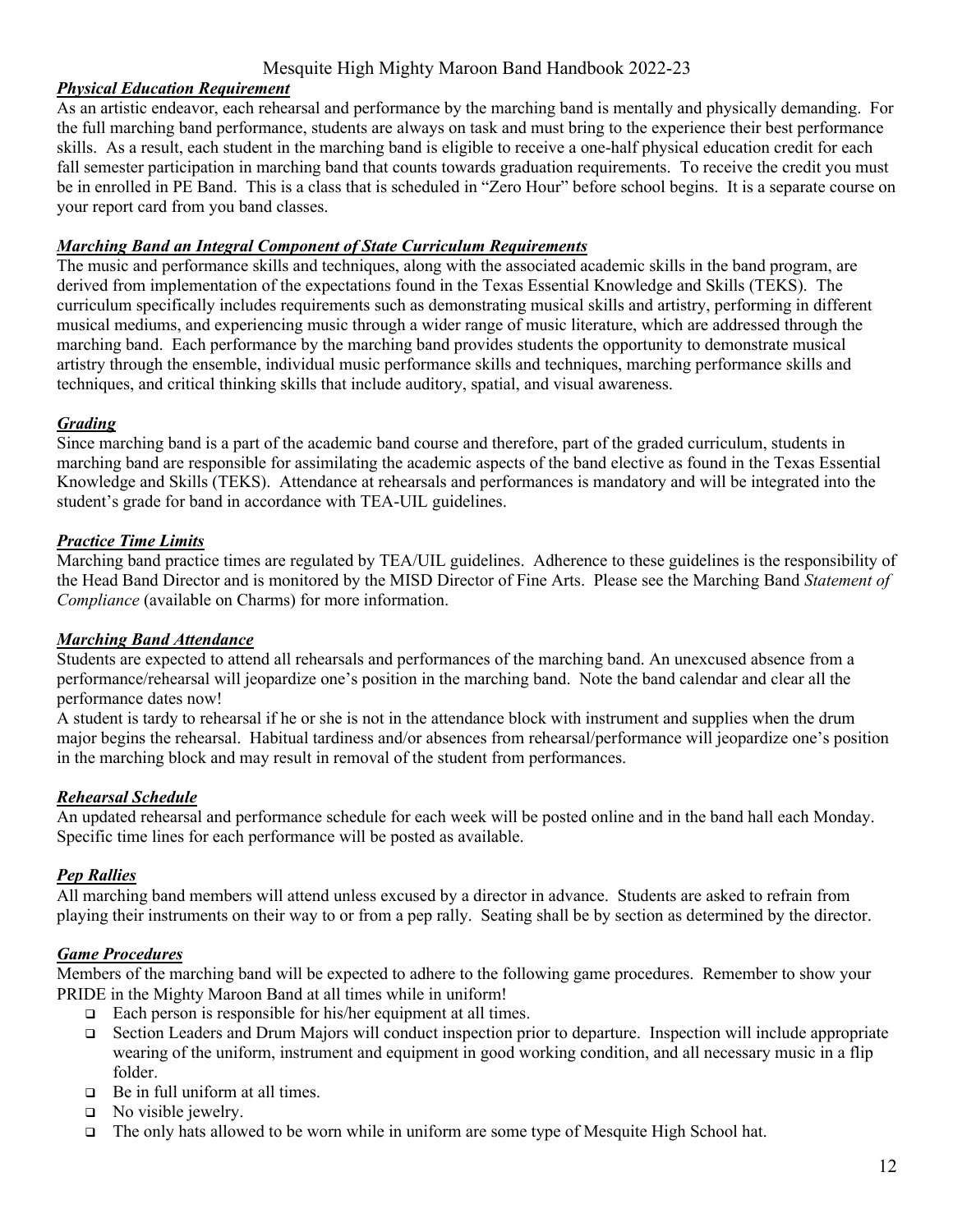- $\Box$  Students will remain in the stands until permission is given to leave.
- $\Box$  Sit in assigned seats and do not move about the band during the game.
- q No food, gum or drink is allowed in uniform unless instructed by Band Directors.
- $\Box$  All students must have music in a flip folder. Students provide a lyre for their instrument.
- $\Box$  Play your very best each time the group performs and do not play your instrument at any time the band is not playing.
- $\Box$  For the protection of both personal and school-owned instruments, no organized motion of instruments is allowed at any time.
- Instruments must be held at all times. Do not place your instrument on the ground, stands, etc.
- $\Box$  Percussion is only to play with the full band or as a section on an organized cadence or feature as instructed by the Band Directors.
- q No one except band personnel is allowed in the band section. MMB alumni or special visitors are sometimes exceptions, but only by special permission from the directors.
- q Watch the director and drum majors at all times when he/she is standing in front of the band. Watch closely for cutoffs in the music, as the band will sometimes stop playing when play is resumed on the field.
- □ File orderly from the stands to the assembling point before the half-time show. Do not play instruments in transit.
- q Cheer with the cheerleaders. Group cheers are acceptable, but "off color" or unsportsmanlike cheers will not be tolerated.
- $\Box$  Do not make discourteous remarks to visiting bands, peers, and other students.
- $\Box$  Students will ride the bus to and from all games and performances. No speakers are allowed on the bus only personal electronic devices with earphones. All students are expected to follow rules established by bus drivers and to be courteous to band chaperones.
- □ Upon arrival back at MHS, students will return uniforms and hat boxes and put away equipment.
- q In cold weather, students are allowed to wear a jacket over their uniform coat. Any additional gloves, scarves, or head covering are subject to approval by the director and school district guidelines regarding appropriate attire.

# **XXVI. SUMMER HEAT GUIDELINES FOR MARCHING BAND**

- $\Box$  Rehearsal dress includes shorts, a light colored T-shirt, hat or cap, shoes (a cross-trainer type preferred, no boots, flip-flops, Crocs, slide, etc), and socks. For safety reasons, students will not be allowed to march in any other footwear.
- q Students must have individual water jugslabeled with their name at all rehearsals. Water jugs will be kept close and frequent water breaks will be taken.
- q Students should eat breakfast and drink plenty of fluids before morning rehearsals. Good nutrition is a must to remain healthy during marching season.
- q Students are trained by the directors to watch for signs of dehydration. Students should monitor their bodies to make sure they perspire heavily during rehearsal. Lack of perspiration is a sign of dehydration.
- $\Box$  Students should sit down immediately if dizzy or weak. A director will provide assistance.
- q During rehearsals, directors will constantly monitor the weather conditions and make adjustments as necessary for the safety of the students.
- Water will be provided for students at games and competitions. All students are required to provide their own water jug for all rehearsals, games, and contests.

# **XXVII. TRANSPORTATION**

The Head Band Director will determine transportation to and from all band performances. If a student must leave directly from a performance, he/she can be released only to his/her parent/guardian with written notice given prior to the event. The Head Band Director reserves the right to deny any requests.

# **Student Travel Guidelines**

- § Follow all standard bus/plane rules.
- Allow the chaperone to check roll quickly and efficiently.
- Refrain from using vulgar or rude language or engaging in rude behavior.
- Always be respectful to, appreciative of, and mindful of the chaperones.
- Be respectful of other passengers and other groups.
- For the safety and comfort of all students, no playing of an instrument is allowed on a bus.